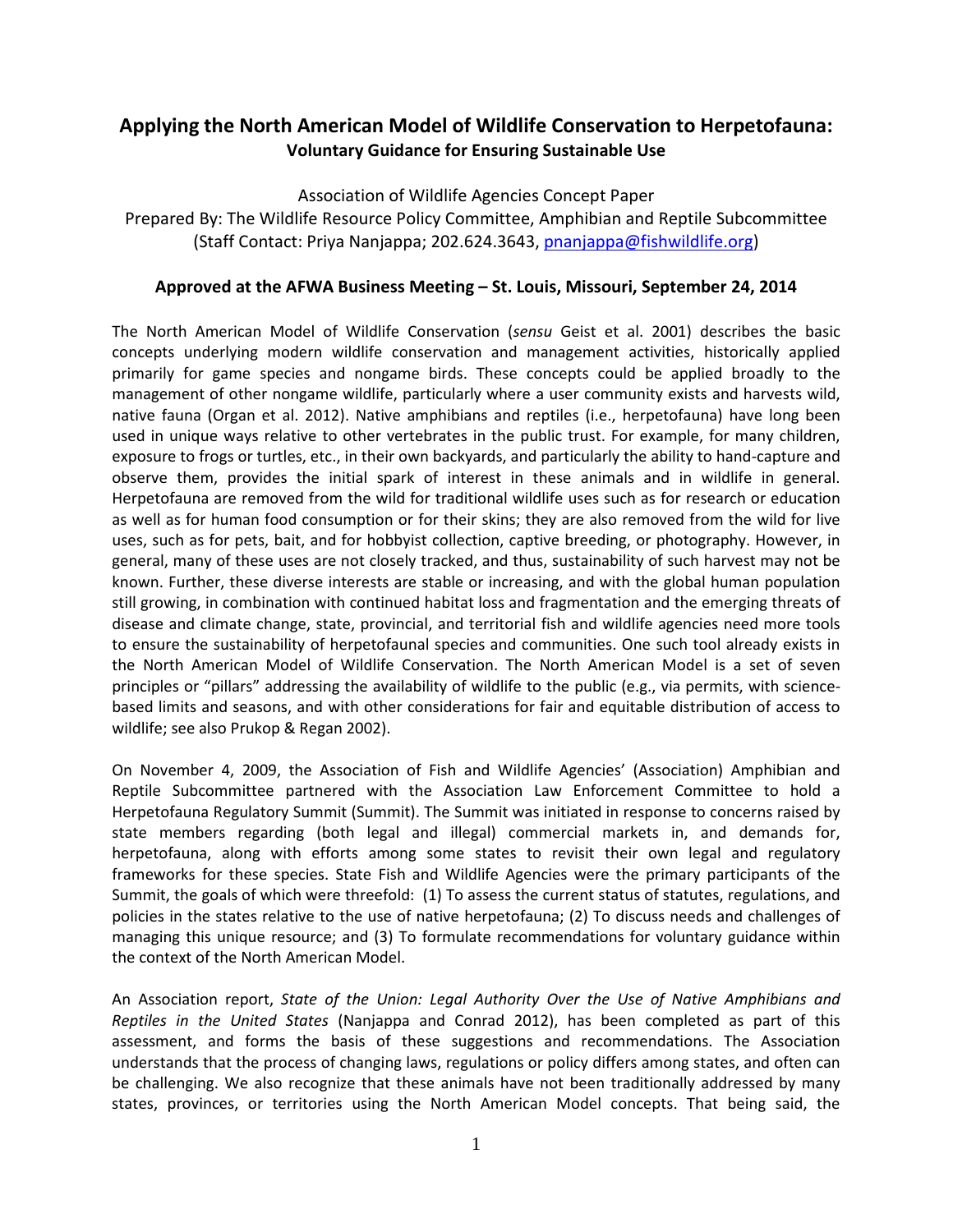Association and its Amphibian & Reptile Subcommittee offers assistance to any state, province, or territory that would like to pursue any of the suggestions below.

**Purpose and Use of this Document:** This document serves as voluntary guidance for states, provinces, or territories to consider when making changes or updates to their existing frameworks. Each of these management jurisdictions has varying policies, regulations, or laws pertaining to various uses of native amphibians and reptiles. Recently, many states have been updating these policies to address growing evidence of increased use and commercialization, and in a few cases, documented population declines, of some native herpetofauna. The suggestions and recommendations provided herein are intended as a toolkit, not a recipe, for addressing particular needs that our member agencies identify relative to native amphibian and reptile use, to ensure sustainability. Should this voluntary guidance be applied, there is no implication that all suggestions or recommendations must be implemented at once, nor that certain ideas must be prioritized over others or be pursued in any particular order. Each jurisdiction may select from these suggestions and recommendations, and use or modify one or more as needed. While we understand that in some states, provinces, or territories, there are cultural or regional activities that make some of these suggestions or recommendations more difficult or complex to implement, the Association stands ready to assist any member agency who may want information or assistance prior to pursuing such modifications.

**Legitimate exemptions:** In all of the suggestions that follow, we recognize the need for some "legitimate exemptions" such as reduced restrictions or costs particularly for children, but also for senior citizens, veterans, private landowner activities, or for instances of property-protection or self-defense.

# **Guidance and Options for Applying the North American Model to Herpetofauna**

The voluntary guidance described below was developed within the context of the North American Model of Wildlife Conservation and its seven (7) principles or "pillars."

#### **1) Wildlife as Public Trust Resources**

Wildlife is a common resource held in trust for the people (Geist et al. 2001); state, provincial, and territoral fish and wildlife agencies are charged with managing all fish and wildlife resources in the public trust, except those reserved for the federal government by the Constitution. When species are designated as federally Threatened or Endangered, these species are co-managed by the US Fish and Wildlife Service (or in the case of migratory sea turtles, by the National Marine Fisheries Service). As such, wild fauna are owned by no one, and can only be privately owned once physically possessed; this sets the framework for our user-pay system such that animals (customarily sportfish and game species) can be removed from the wild and may be possessed only with a license or permit.

In the context of this principle, we offer the following suggestions:

- a. At a minimum, and with legitimate exemptions, we suggest requiring a permit and/or license to "take" or harvest (i.e., removal from the wild, even without killing) for commercial, personal, or scientific uses (**see also #6 and #7**).
- b. When establishing permit and/or license fees, these fees should adequately cover costs (administrative, enforcement, management, and/or monitoring harvest).
- c. In management jurisdictions where private land and water rights and associated laws are complex, consider establishing a no-cost permit or license for landowners, with reporting, for take on private land/water. Such a permit or license and associated reporting can allow the monitoring and analysis of such use (**see also #6**).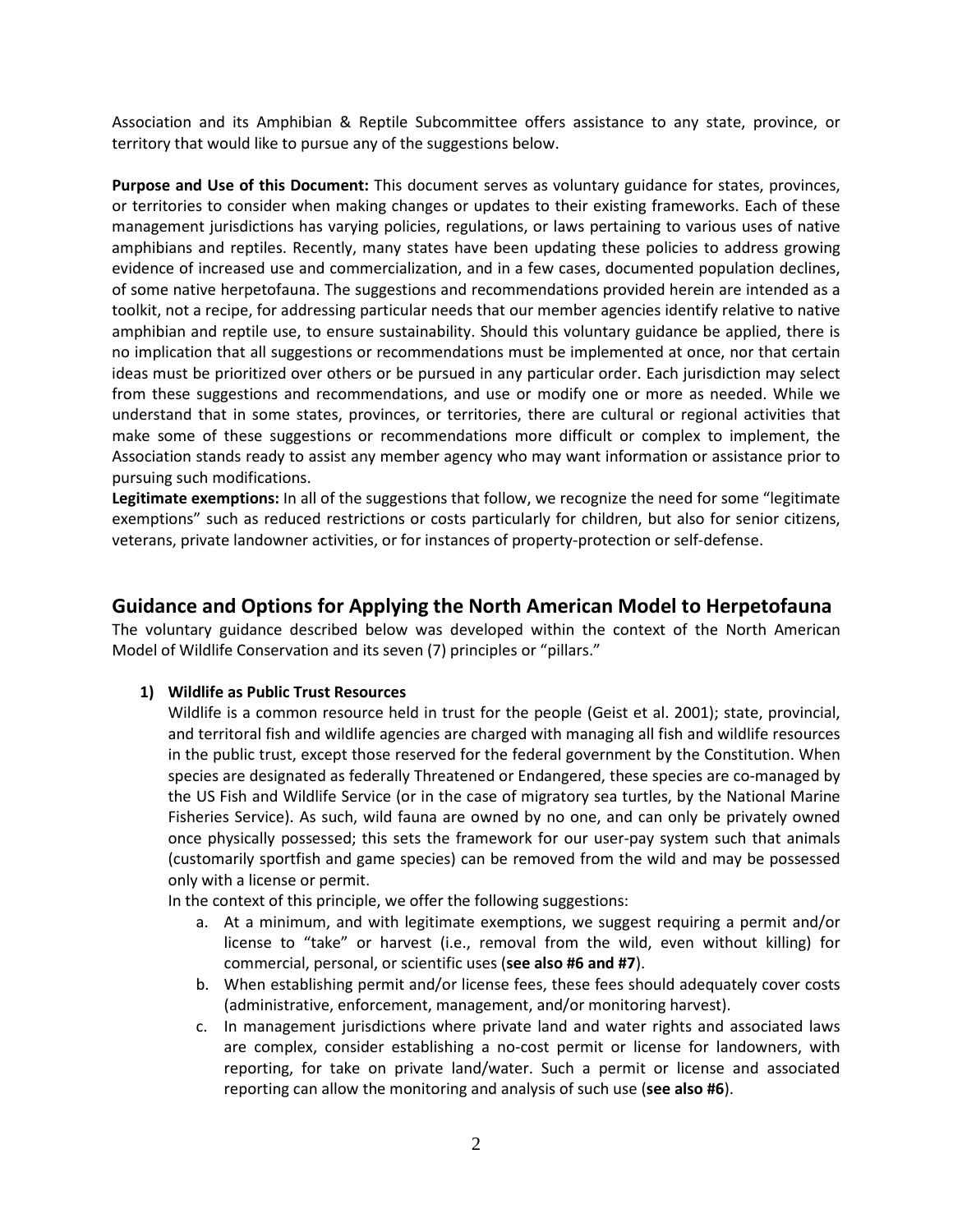#### **2) Elimination of Markets for Wildlife**

Prior to the enactment and promulgation of laws and regulations establishing permits, limits, and reporting, some game species were hunted for the incentive of harvest for money, or a value placed on dead wildlife, such that commercial gains outweighed wildlife appreciation to the point of near extirpation (known as the "Tragedy of the Commons"). Although many commercial herpetofauna hobbyists and breeders truly appreciate the animals they sell, there are some for whom the commercial gain may outweigh their interest in sustaining wild populations. While there is a clear market value on live herpetofauna, there are not clear ways to confirm wild vs. captive-bred origins. Currently, game and bird species generally are not permitted to be commercialized unless they are captive-bred (or farmed), and such commercial activities, where allowed, are tightly regulated for these species.

Some management jurisdictions have applied this principle of non-commercialization of wildlife to all species, including herpetofauna; this is one interpretation of the North American Model. However, in many states, at least some wild-caught species of amphibians and reptiles are allowed for commercial purposes. Examples of well-regulated commercial harvest exist, for example in fisheries and furbearer management, but also with American alligators in several Gulf Coastal Plain states. In the latter case, the creation of the strictly-controlled market actually ensured sustainable use of this species, and populations have rebounded to the point that limited hunting for personal use/recreation is again allowed in some states. This concept of wellregulated commercial use is another interpretation of the North American Model. The suggestions below address both interpretations (see also Prukop & Regan 2002).

- a. Where non-commercialization of native, wild-caught wildlife is the current, or desired, condition, some options may include:
	- i. Prohibiting the commercialization of all native species, even when they are captive-reared. This can prevent illegal collectors from claiming that the animals they are selling are captive-reared when in actuality, they may have been taken from the wild. This has been implemented in New York for native herpetofauna (with the exception of two turtle species).
	- ii. Creating certification and identification systems for captive-bred animals to differentiate those specimens from wild-collected animals as a management and enforcement tool (e.g., required pit-tagging or marking of captive progeny).
		- 1. Similarly, consider allowing only the sale of "designer" or color-morphs (e.g., certain snake species), which can only be achieved through captive breeding.
- b. Where commercialization of any herpetofauna is currently allowed in a state, province, or territory, options may include:
	- i. Creating strictly regulated markets for some high-demand species, with permits and reporting, along with monitoring and analysis of harvest data, as in fisheries or furbearer models, to establish and adjust sustainable harvest limits (**see also #3**).
	- ii. Establishing a special account or fund toward amphibian and reptile conservation and management, specifically for the administration and enforcement of commercial permits or licenses as well as for associated monitoring and analysis, funded by either: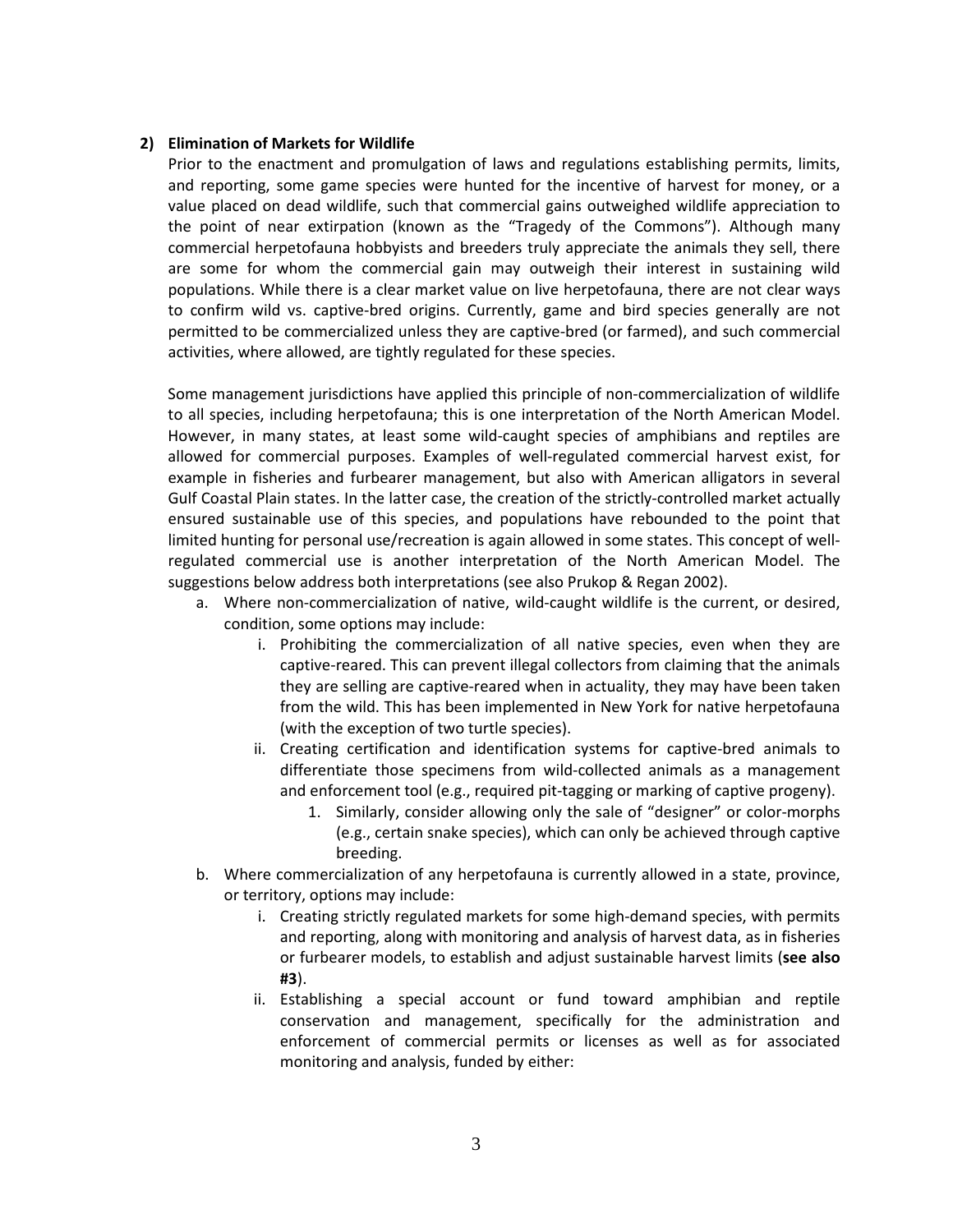- 1. A percentage of the sales receipts by commercial sellers or dealers of native amphibians or reptiles (an example of this has been implemented in Louisiana); OR
- 2. The sale of amphibian and reptile commercial collection or dealer permits or licenses (perhaps via a special stamp to distinguish these from commercial permits or licenses for other species).

# **3) Allocation of Wildlife by Law**

Based on this principle, and according to Geist and colleagues (2001), "surplus" wildlife (i.e., numbers of animals beyond what the population needs to persist; **see also #6**) is allocated only by law, not by land-ownership, nor markets (i.e., supply and demand), nor by other status. In some states, private land and water rights and associated laws may add complexity to this concept of allocation without regard to land-ownership. Allocation of wildlife and related lawmaking is typically also based on public involvement, particularly with input from the user community.

Given the considerations of this principle, we offer the following suggestions:

- a. Establish regulatory harvest limits for herpetofauna based on at least one, though preferably more, of the following limits:
	- i. species (i.e., only allow less vulnerable species, based on scientific data),
	- ii. bag (daily, annual, or aggregate),
	- iii. possession,
	- iv. seasonal,
	- v. size,
	- vi. life stage (e.g., egg, larva, juvenile, adult),
	- vii. sex
	- viii. [geographic] area (i.e., less sensitive habitats),
	- ix. species look-alike considerations
- b. Where species are shared across jurisdictional boundaries, endeavor to collaborate in establishing these limits to ensure sustainability and prevent over-harvest (**see also #5**).
- c. Regard the herpetofaunal user community as somewhat akin to the traditional hunting, fishing, and trapping communities. As such, it could be helpful to initiate outreach to these communities that likens them to the game and fish community, as users of a resource that they enjoy or depend upon, and engage them regarding the role they can have in continued wise use (by supporting and following fish and wildlife laws), as with game species (**see also #7**). This can help initiate constructive conversations regarding the need for, and establishment of, permits, licenses, or fees as well as bag and season limits as a manner of benefitting the resources upon which they enjoy or depend.
- d. With respect to enforcement of these and related laws:
	- i. Encourage and develop regular communication plans between management, biological, and law enforcement personnel.
	- ii. Develop identification materials and cooperative training sessions between law enforcement and biological personnel. The Association and its Amphibian & Reptile Subcommittee can assist in the development of such training materials.

#### **4) Wildlife Can Only Be Killed for a Legitimate Purpose**

Killing game species or nongame birds without a permit or license is currently prohibited by law (with legitimate exceptions, including self-defense, property protection, etc.). This is based on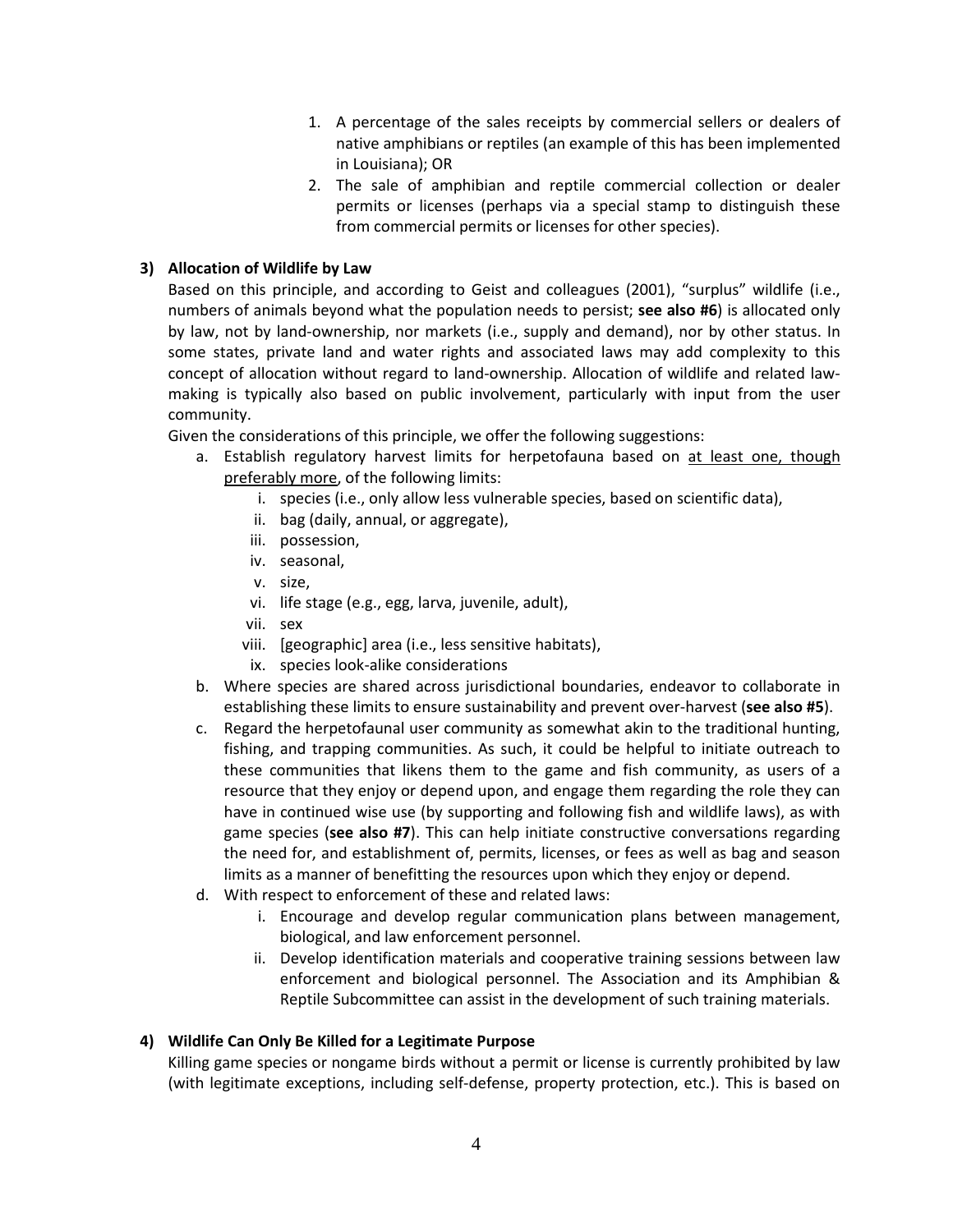the North American Model principle that harvest of a wild animal, or its removal from the wild, must be for legitimate purposes, such as for food, skins, self-defense, or property protection. Using the concepts of this principle, we offer the following options:

- a. Eliminate methods of take that harm habitats or non-target species (e.g., the use of gasoline to force animals from burrows, or rock prying).
- b. Prohibit wasteful resources uses, such as large-scale collections for short-term entertainment (e.g., "round-ups" or races). Instead, shift the focus of such entertainment activities from killing or removing species from the wild to educational opportunities, perhaps with existing captive animals via zoos and other partners, to foster respect and appreciation for the species, its habitat, and for wildlife in general. Engage conservation educators and human dimension biologists in such activities.
- c. Create and implement (working with partner organizations, such as nature centers, Partners in Amphibian and Reptile Conservation, Center for North American Herpetology, etc.) educational programs that teach proper identification of and safety around venomous species to minimize unnecessary killing of both venomous and nonvenomous species. Also, establish a protocol (or work with partners to do so), and educate the public, regarding what to do and whom to contact (including partners rather than solely agency employees) should they see or suspect a venomous species in a high-risk area (e.g., children's play area or school, residential areas).

#### **5) Wildlife is Considered an International Resource**

While this principle originates within the concepts of migratory bird management, it has since been expanded to the realm of international commerce. In the case of migratory birds, these animals travel across geo-political boundaries, and thus the management of species in one country may affect the population status in another country. However, this also occurs on smaller scales, with resident wildlife that cross into Mexico or Canada, or as applied in the Convention on the International Trade in Endangered Species (CITES) which investigates the potentially harmful impact of commerce in declining species. As it pertains to herpetofauna, where many species and populations are very localized, the same principles could apply across *jurisdictional* boundaries, and the cooperative sharing of information and even collaborative development of regulations can be beneficial to the overall management of North American species.

A note regarding turtle exports: Recently, there has been growing concern over the international trade in turtles, particularly for the consumption of their meat (but also for eggs and turtle parts) and as breeding stock. In China and parts of Southeast Asia, wild turtles have been harvested nearly to extinction. However, the demand for wild-caught meat continues, and sourcing this meat is expanding to other parts of the world. Already, the United States ships several millions of primarily farmed turtles to China and Southeast Asia, but a market in wild turtles also exists. Experts gathered at a 2010 FWS-sponsored workshop agreed that this international demand for wild-collected turtles from the United States will persist into the future.

We suggest the following, within the context of this principle, and including emerging concerns:

a. Given evidence of increasing trade and export trends for turtles, eggs, and turtle parts, we suggest establishing regulations to ensure limited, sustainable use of only those species of turtles or other herpetofauna where such use is scientifically defensible (**see also #6**).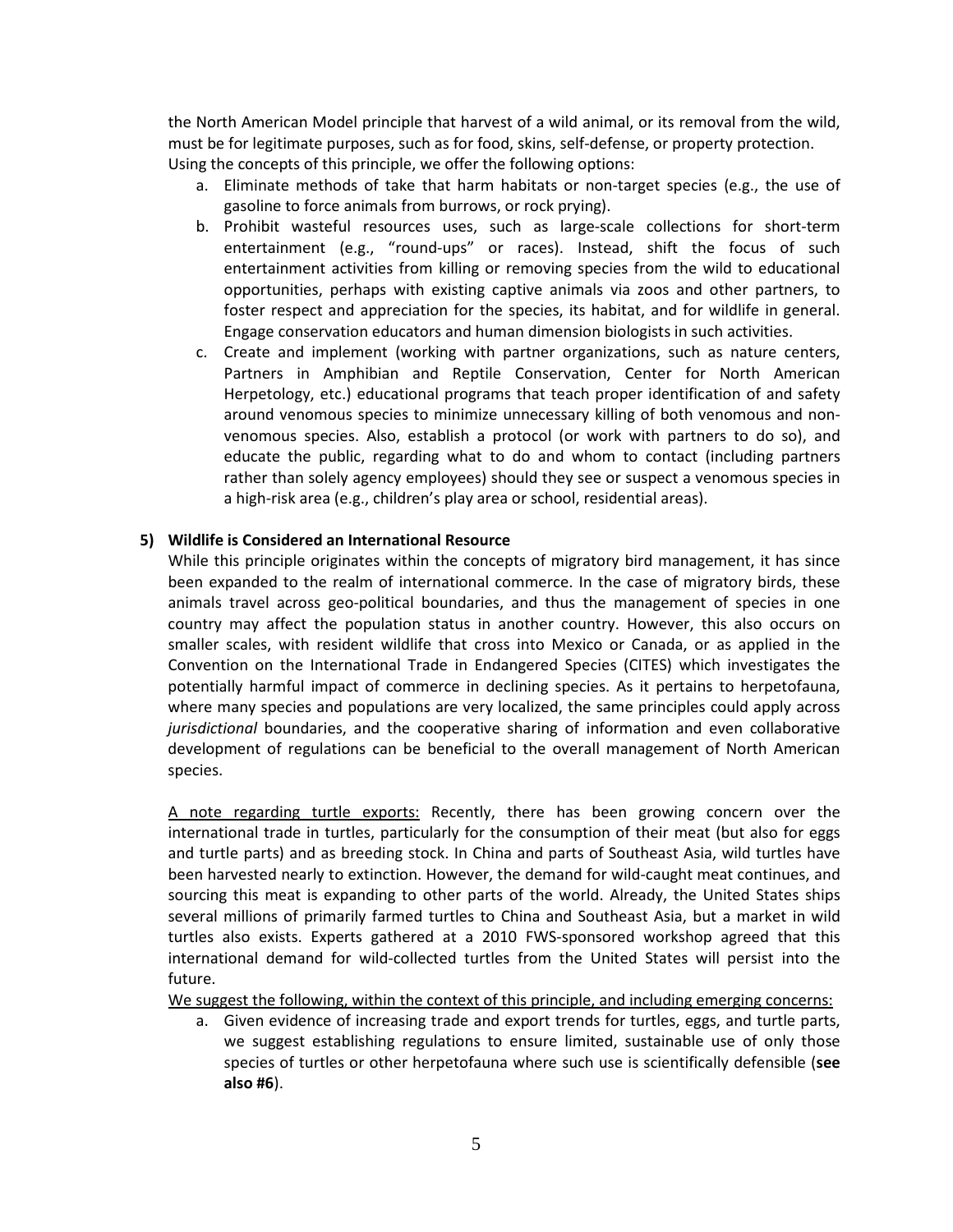- i. As part of maintaining wild turtle populations and reducing pressure on them due to food demands, encourage well-regulated, closed-cycle turtle farming operations for species where captive-breeding is well-documented to be successful.
- ii. Limit supplementation of brood stocks with wild species to instances deemed absolutely necessary (based on scientific studies of brood-stock genetics), or if wild populations are well-documented to be stable (**see #6**).
- iii. Establish requirements for disease and/or pathogen testing prior to either import or export of all live animals (regardless of captive-reared or wild origin).
- b. We suggest exploring the application of international wildlife trade concepts across international borders to state, provincial, or territorial boundaries when addressing the management of sensitive species across these jurisdictions.
	- i. Where species are shared across jurisdictional boundaries:
		- 1. Endeavor to collaborate with adjacent management jurisdictions in the establishment of regulations to ensure sustainability and to prevent overharvest.
		- 2. Recognize the impact of any new regulations, or changes therein, to adjacent management jurisdictions and endeavor to communicate with management as well as law enforcement personnel in these jurisdictions.
	- ii. Explore the feasibility of utilizing or applying models for reciprocal agreements among management jurisdictions, e.g., the Interstate Wildlife Violator Compact, or other intelligence and resource sharing (e.g., Regional Information Sharing System, RISS), to commercial amphibian and reptile violations. This can facilitate both law enforcement communication and collaboration, but can also help to reduce repeat offenders who may be illegally collecting herpetofauna in multiple management jurisdictions.
	- iii. If resources and capacity allow (**see also #1.b.**), or if reassignment of resources for such a purpose is possible, initiate covert units in law enforcement, specifically to address herpetofaunal investigations and enforcement, including monitoring of internet sales.

# **6) Science is the Proper Tool for Discharge of Wildlife Policy**

Science should be the backbone by which wildlife policy is determined; this originated as the "Roosevelt Doctrine" and was carried forward in Leopold's American Game Policy (1930) and principles described in *Game Management* (1933). As applied to herpetofauna, this principle calls for science-based policies, which are best determined via the establishment of permits or licenses, in combination with reporting, monitoring, and analysis. This allows the fine-tuning of season, bag, size and other limits to ensure sustainability and wise use of the resource. Of course, costs and capacities can influence agencies abilities to conduct such studies, but where possible, these studies also make regulations or laws defensible when objections or concerns arise. An example of establishment of new permits, and analysis of harvest to determine sustainable limits, was implemented in Texas.

Based on this principle, we recommend the following:

a. Regulate harvest of herpetofauna from the wild based on the best available scientific knowledge of species-specific life history traits to ensure self-sustaining viable populations in the wild. For species where basic population data are lacking, establish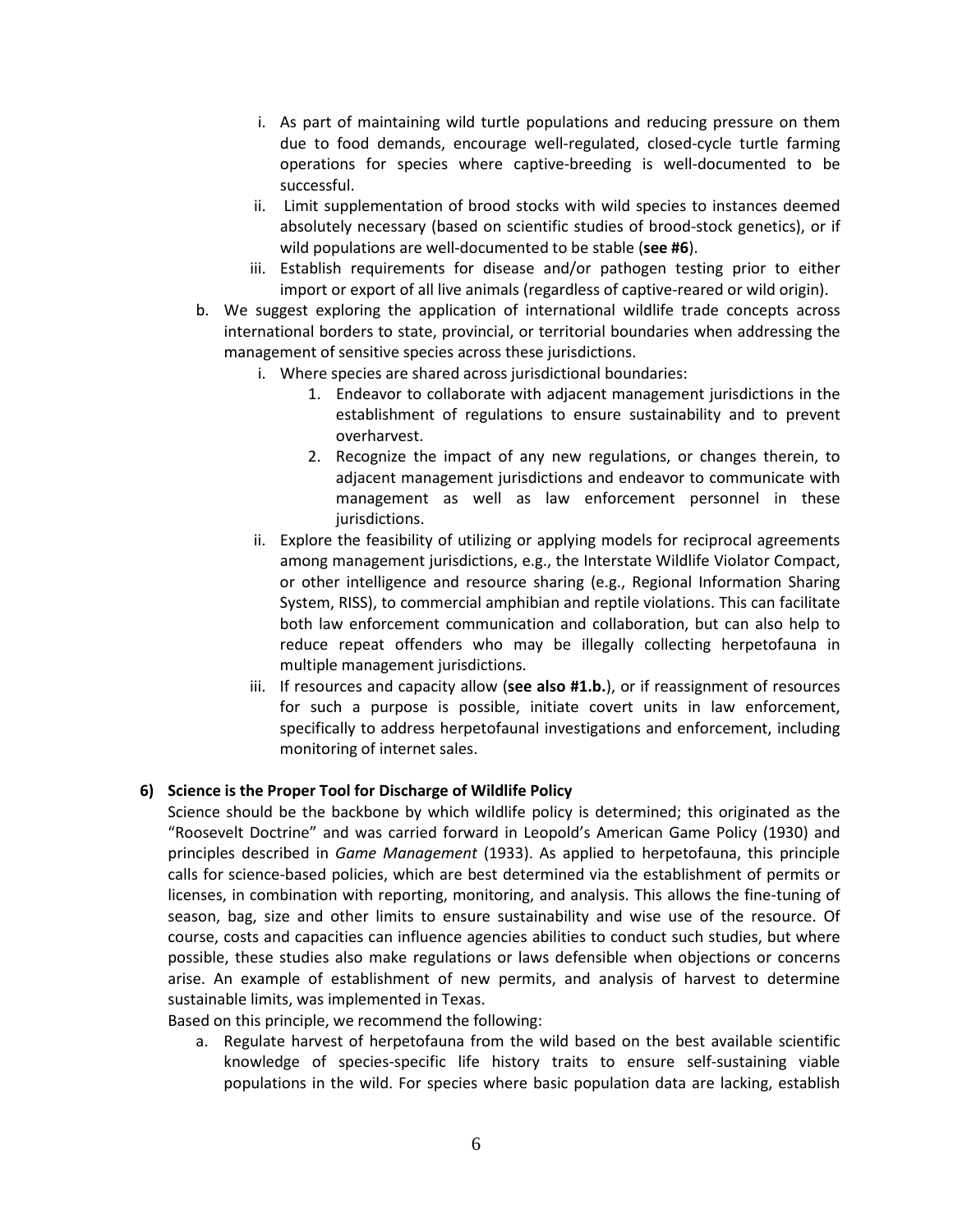more restrictive and/or more conservative regulations, at least temporarily, while initiating monitoring efforts to gain these data.

- b. Establish long-term monitoring programs for amphibian and reptile species that are allowed for personal and/or commercial uses.
	- i. Assess population impacts in harvested versus unharvested sites; assess cumulative threats in association with harvest; and assess socio-economic concerns related to collection, use, and/or trade of herpetofauna.
	- ii. If funds do not allow an effective and meaningful monitoring program, consider more restrictive and/or more conservative regulations with permit fees (i.e., via a special herpetofauna stamp; **see #2.b.**) and reporting to begin to provide funds and data, respectively, until such programs can be established, and to inform interim regulations.
- c. Require permits and permit reporting for all uses of herpetofauna. Reporting data can assist with tracking and assessing the impacts of the(se) use(s) on the resource. Typically required report data include date, time, general location, and species observed/collected. Compliance and report quality can vary, but over time, the data can be useful.
	- i. Some important items to require might include the reporting of the sex, age class, size and/or weight measurements, take method, habitat description, and specific location (coordinates).
	- ii. Additional, useful reporting items could include the final disposition (e.g., live pet, meat, skin, bait) and whether the animals collected were sold.
- d. Establish plans that provide capacity to assess permit/license report data on a regular basis, in conjunction with population monitoring data, to determine and adjust sustainable harvest limits as needed.
- e. Where appropriate, add highly-traded species to Species of Greatest Conservation Need lists in State Wildlife Action Plans to help support the leveraging of funds toward additional research on harvested vs. unharvested populations.

# **7) Democracy of Hunting**

This principle applies to the opportunity for all, regardless of class or status, to hunt or use wildlife in the public trust. In Canada and the United states, hunting is not a special privilege given to a select few, but is an opportunity available to all citizens. When applied to herpetofauna, "hunting" could mean the act of searching for and finding these mostly cryptic species in the wild. Making this opportunity available to all can also mean favoring wise, wellregulated use over bans on the collection, particularly personal collection, of many species. In addition, the democracy of hunting could apply to the transparency and clarity of the laws governing use, i.e., straightforward laws and regulations should not discourage legal hunting practices.

With these interpretations of the principle in mind, we offer the following suggestions:

- a. As feasible in regulation, or perhaps as an outreach concept, apply the fisheries concept of "catch and release" to herpetofauna, particularly for certain declining, but popular species, for the purposes of hands-on education and appreciation, nature photography, etc. where releases must occur at the point of capture. As feasible, develop such a permit or license, at low cost and with legitimate exemptions especially for children, to foster and track this appreciation without causing harm to populations.
- b. Develop an outreach plan to the herpetofaunal user community this community is somewhat akin to the traditional hunting, fishing, and trapping communities. Consider